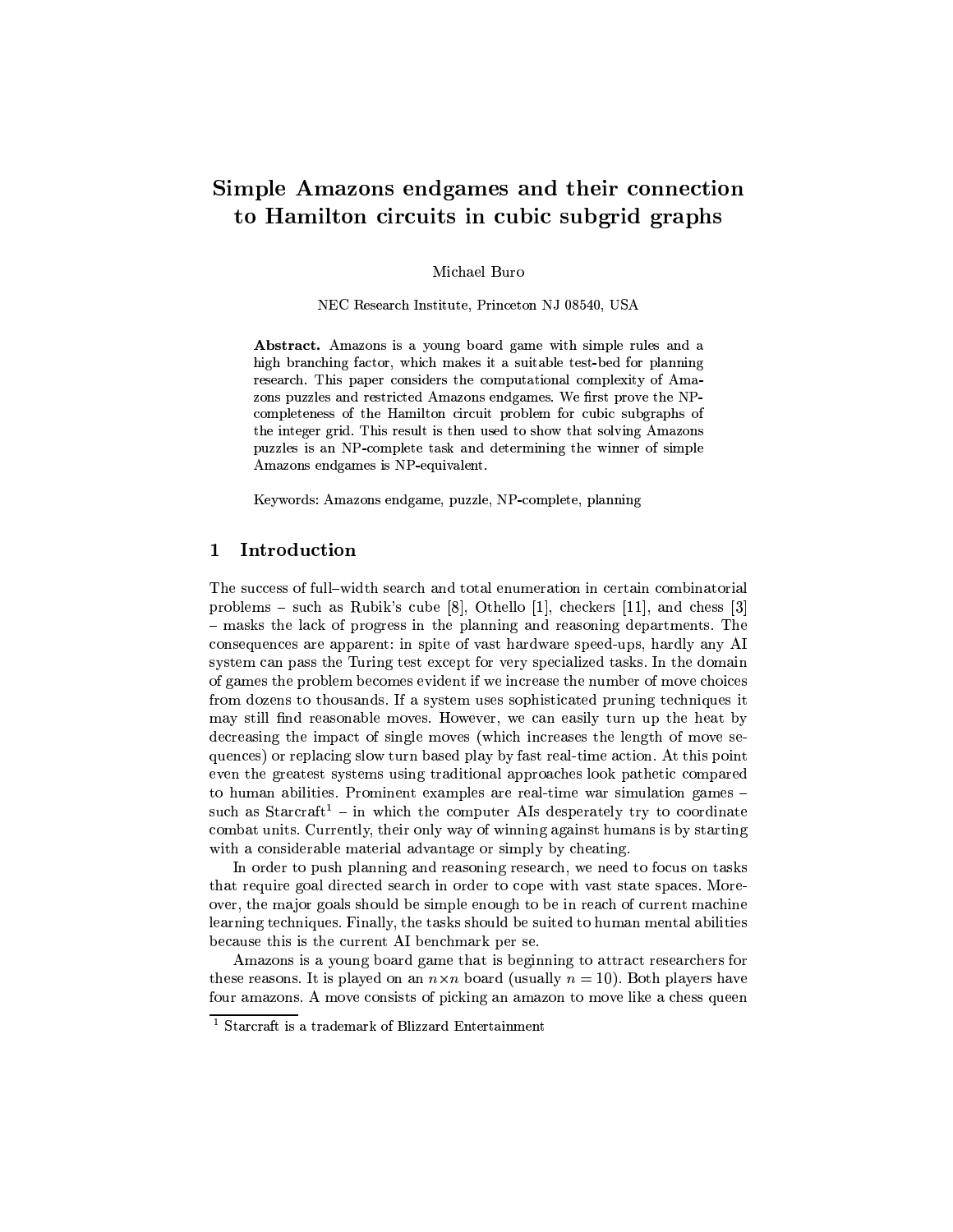

Fig. 1. Typical middle and endgame positions

and shooting an arrow in queen direction from the amazon's destination to an empty square. This square gets blocked for the remainder of the game and no amazon or arrow can pass it. Arrows are not allowed to pass amazons either and amazons can not be captured. Blocking squares is mandatory. The game proceeds in turns and the first player without any legal move loses. Figure 1 shows two typical Amazons positions. In the standard starting position all amazons are evenly distributed along the four edges. To make the game more interesting one can also place amazons randomly after blocking a small number of squares. Both players then estimate the final game outcome expressed as a move surplus of the player to move. The average estimate is used to assign colors and to determine the winner when the game is finished.

Amazons strategy is based on mobility and territory. Its high branching factor (more than 2000 opening moves on a  $10x10$  board!) limits the scope of fullwidth search and known forward pruning techniques considerably. State space sizes of PSPACE-complete puzzles like Sokoban [2] or RushHour [4] are also huge. The difference, however, is that the length of Amazons games is limited by the board size whereas move sequences in the mentioned puzzles can have exponential length. This makes solving hard instances of those puzzles less attractive for human players. Compared with the Asian board game Go, Amazons shares the property that in endgames the position gets split into separate subgames. This allows combinatorial game theory to step in and provide means of finding optimal moves faster than traditional approaches. On the other hand, the notorious problem of evaluating Go positions statically [9] does not seem to have an Amazons counterpart. As shown in past computer Amazons tournaments and in computer games against advanced human players, evaluations based on square-access-distance lead to reasonable (but still far from perfect) play.

In this paper we consider the computational complexity of solving *simple* Amazons puzzles and endgames. In these games amazons of equal color are located in their own, entirely sealed off territories. Thus, both opponents are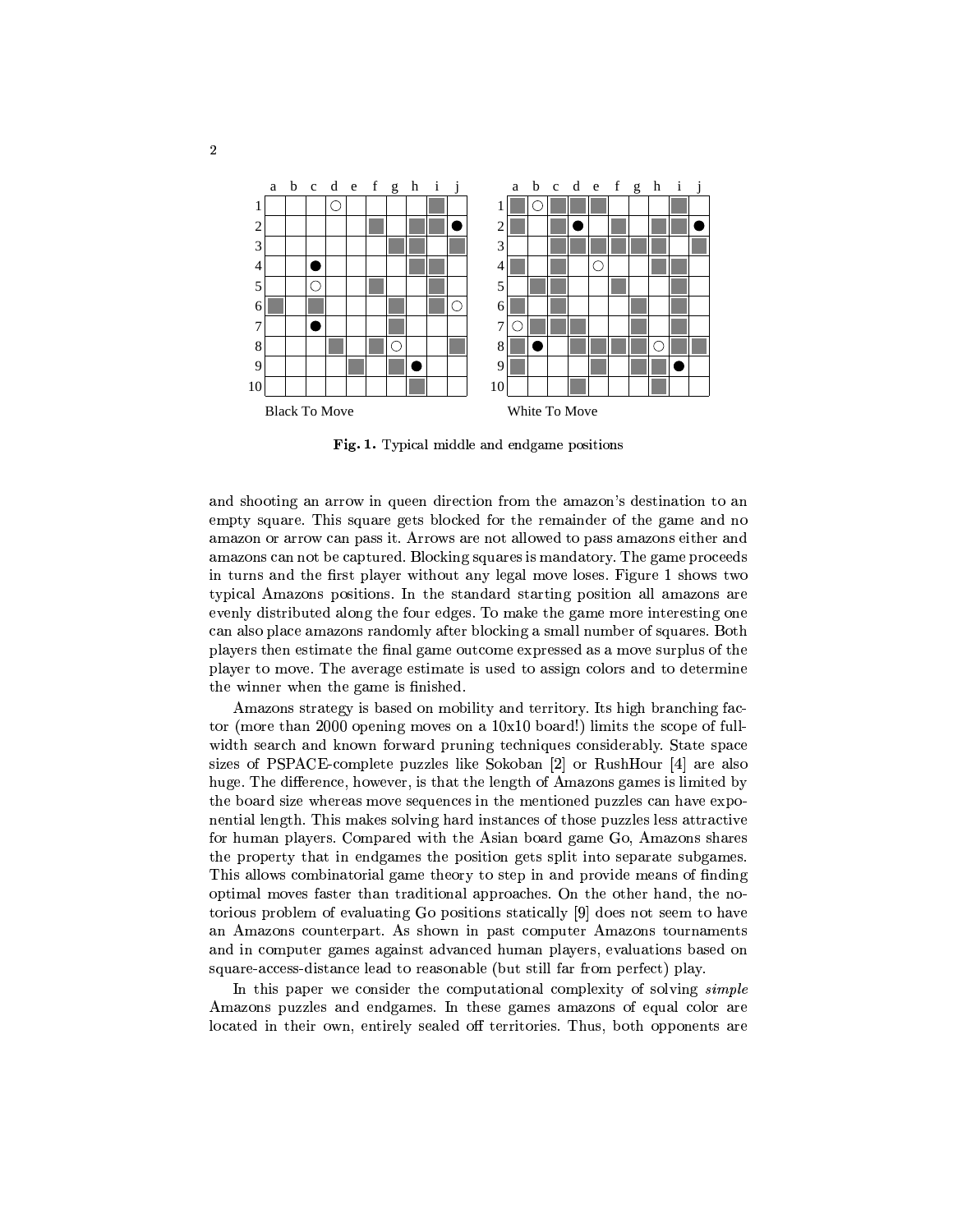separated and the winner is determined by the total number of moves each player can make in her own territories and whose turn it is. Because this scenario often occurs in actual games it would be helpful to incorporate automatic endgame scorers into Amazons game servers (e.g. the Generic Game Server (GGS) at telnet://ftp.nj.nec.com:5000), which quickly shortcut boring straight-forward move sequences. It turns out, however, that determining the winner even of simple Amazons endgames in general is NP-equivalent. This means that most likely there is no fast algorithm for solving the general problem, and we have to rely on clever heuristics to find (approximate) solutions to small problem instances in limited time.

In what follows, we first show that the Hamilton circuit problem and related problems are NP-complete for cubic subgraphs of the integer grid. We then use these results to prove that deciding whether an amazon can make a certain number of moves in a given board region is an NP-complete task, too. Finally, we conclude that simple Amazons endgames are NP-equivalent and motivate future Amazons research.

#### $\overline{2}$ Hamilton circuits in cubic subgrid graphs

**Definition 1.** Let  $G^{\infty}$  be the infinite graph consisting of all points of the plane with integer coordinates and edges connecting points with Euclidean distance one. Finite subgraphs of  $G^{\infty}$  are called subgrid graphs. Subgrid graphs with nodes of degree at most three are called cubic subgrid graphs. Grid graphs are finite node induced subgraphs of  $G^{\infty}$ .

In [6] it is shown that the Hamilton circuit problem for grid graphs is NPcomplete. Nodes in grid graphs can have degree four, which makes this result impractical for proving the hardness of Amazons problems. This is because there is no easy way of modeling 4-way intersections that can be traversed only once - as we will see later. However, the proof ideas in [6] can be refined such that the reduction leads to cubic subgrid graphs which can be modeled by Amazons positions without much difficulty.

**Theorem 1.** The set HC3G of all cubic subarid graphs with a Hamilton circuit is NP complete.

*Proof.* Guessing a potential Hamilton circuit in a given cubic subgrid graph and verifying it in polynomial time shows that HC3G belongs to NP. In what follows we show that the set HCB3P of bipartite cubic planar graphs with a Hamilton circuit can be polynomial time reduced to HC3G. This concludes the proof because HCB3P is known to be NP-complete  $[10, 6]$ .

Mapping a given bipartite cubic planar graph G into a cubic subgrid graph  $G_3$ while preserving the Hamilton circuit property is a three step process illustrated in Figure 2:  $M_1$  transforms G into a cubic orthogonal drawing. This task can be accomplished in linear time and space as shown in [7]. Cubic orthogonal drawings are not necessarily cubic subgrid graphs because node connections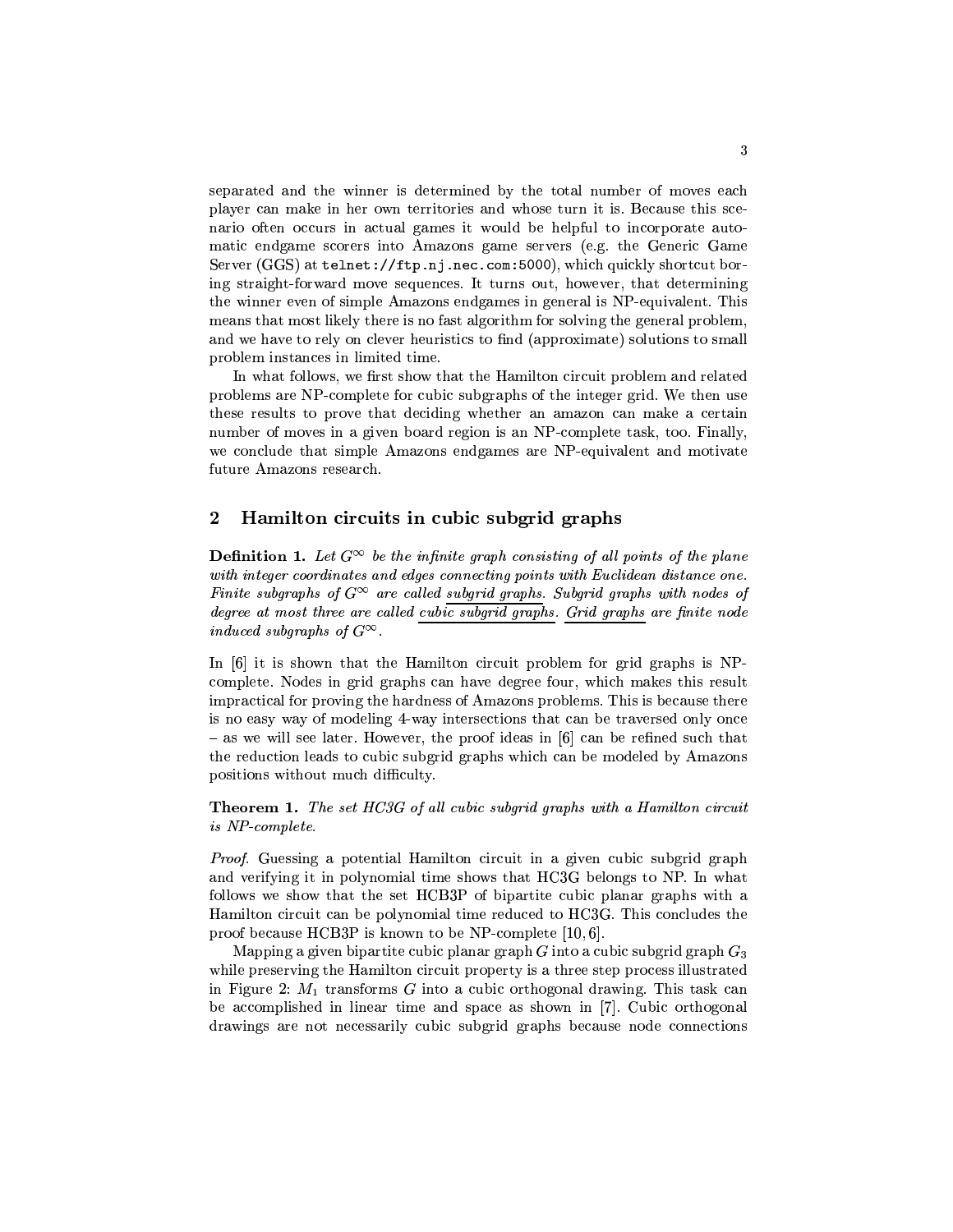$G$  (bipartite cubic planar graph)

 $G_1$  (cubic orthogonal drawing + intermediate nodes)

 $G_2$  (parity preserving cubic subgrid graph)

 $G_3$  (Hamilton circuit preserving cubic subgrid graph)  $\overrightarrow{M_3}$ 



Fig. 2. Transformation example

may be longer than the unit grid length. Adding the missing intermediate nodes solves this problem. In general, however, the resulting graph does not preserve the Hamilton circuit property. To save this property, a second mapping,  $M_2$ , scales up the augmented orthogonal drawing by a factor of four first. Then  $-$  if necessary – it moves images of  $G$  nodes one grid position to the left or right and reconnects the edges to adjust the parity  $(x(v) + y(v) \mod 2)$  with respect to the original node partition (G is bipartite). Thus, in  $G_2$  the images of the original nodes are connected by simple paths of odd length. This is necessary for applying the last transformation,  $M_3$ , which replaces all nodes of  $G_2$  by (adjusted) copies of the 17x17 cluster and strips shown in Figure 3. Original nodes of degree two are replaced by clusters from which one tentacle has been removed (w.l.o.g. there are no nodes of degree one). Each component has some outgoing edges marked with black dots. When connecting components the respective markers have to match. The odd distance of original node images in  $G_2$  ensures a unique matching.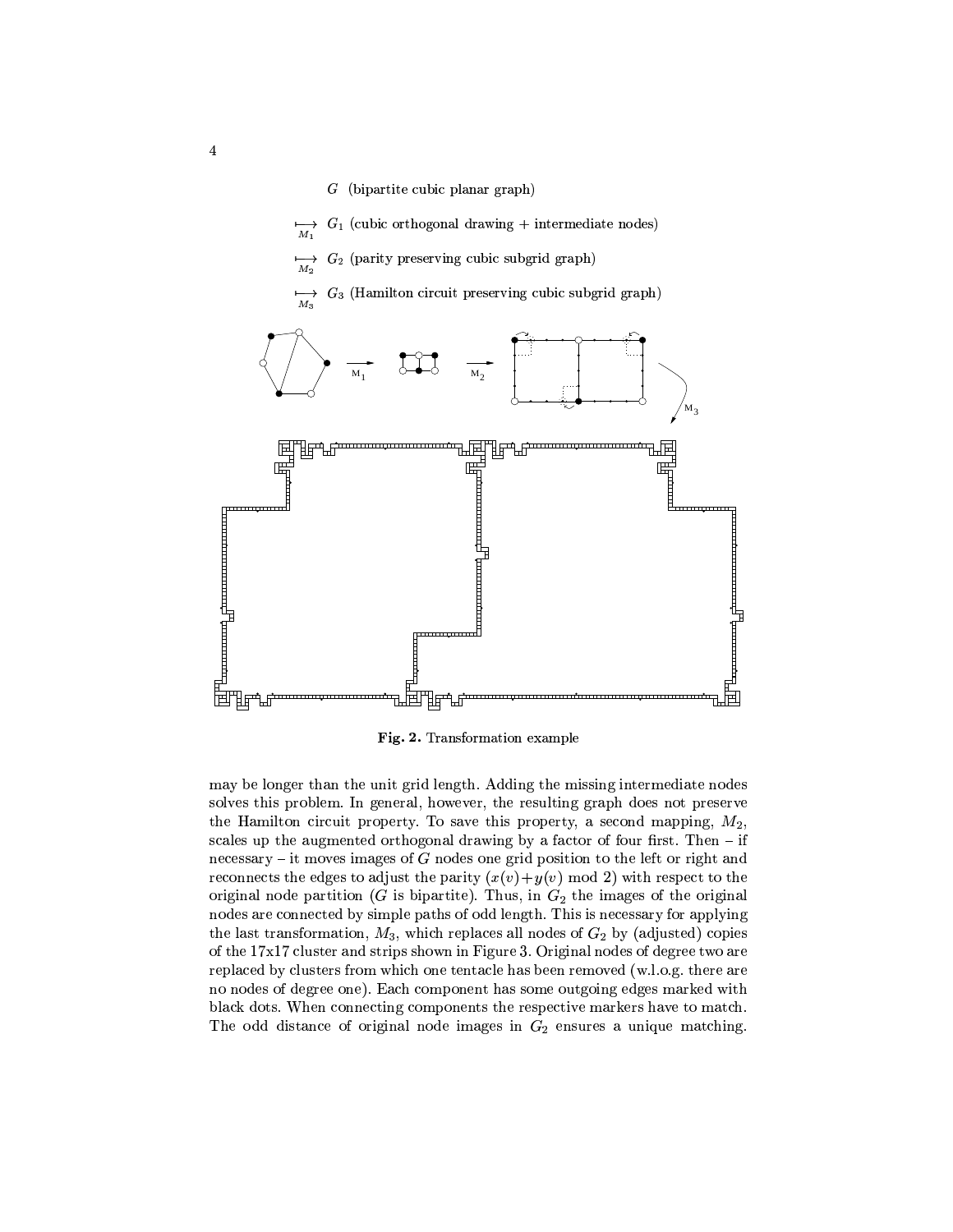Finally, one reflector gadget (shown in Figure 3) is placed in each component connecting strip. The resulting graph  $G_3$  is a cubic subgrid graph because all nodes in the clusters and strips have degree at most three and connecting the components does not increase degrees. Since the entire graph transformation obviously can be computed in polynomial time, the proof rests on showing

 $G$  has a Hamilton circuit  $\iff G_3$  has a Hamilton circuit.

" $\Rightarrow$ ": Starting with a Hamilton circuit p in G we construct a Hamilton circuit in  $G_3$  by traversing strips and clusters as follows: beginning at corners of the cluster cores (Figure 4), strips and tentacles corresponding to edges in  $p$  are traversed by



Fig. 3. Transformation  $M_3$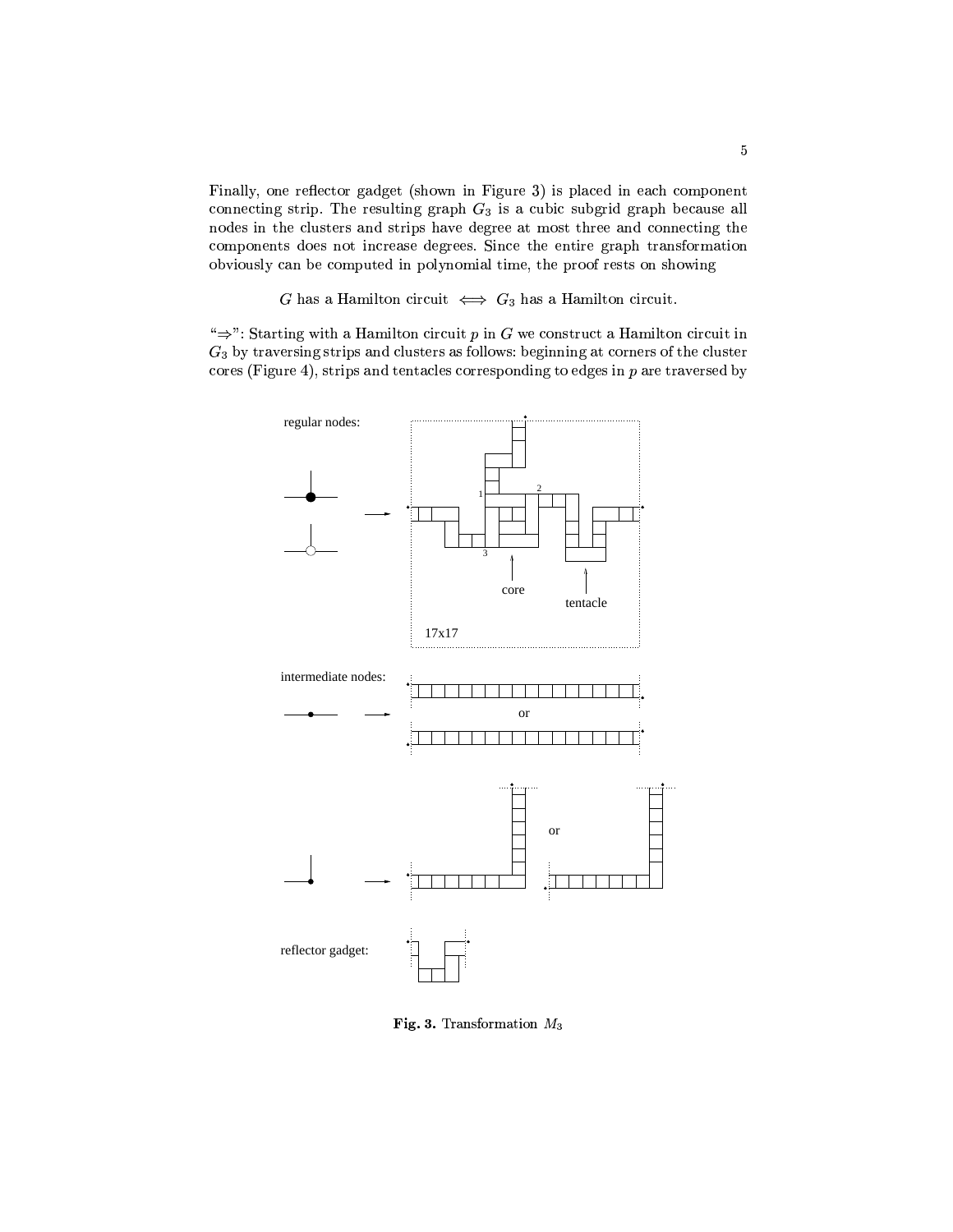

Fig. 4. The cluster core and its Hamilton paths

battlements paths (Figure 5). The remaining ones are covered by parallel paths (N.B.: the component markers indicate edges visited by battlements paths. Their positions determine the edges along the strips and tentacles that can be omitted to ensure that degrees do not exceed three). It remains to connect the nodes in the cluster cores. The core has been designed in such a way that a Hamilton path exists between each pair of three corners (and all nodes again have degree at most three). Thus, the two battlements paths ending in corners of each core can be connected by Hamilton paths. If parallel paths originate from the third corner of some cores, the corresponding corner edges have to be removed from the inter-core Hamilton paths. The result is a Hamilton circuit in  $G_3$ .

" $\Leftarrow$ ": Given a Hamilton circuit in  $G_3$ , we claim that tentacles and strips covered by parallel paths can be removed while maintaining a Hamilton circuit in the remainder of the graph. Once all these strips and tentacles have been removed from  $G_3$ , Hamilton paths in cores and battlements paths remain. These form a Hamilton circuit which corresponds to a Hamilton circuit in  $G$  because each cluster is connected to two neighboring clusters and clusters are the images of the original nodes of  $G$ . Figure 6 illustrates the parallel path scenario. To maintain a



Fig. 5. The two ways of covering strips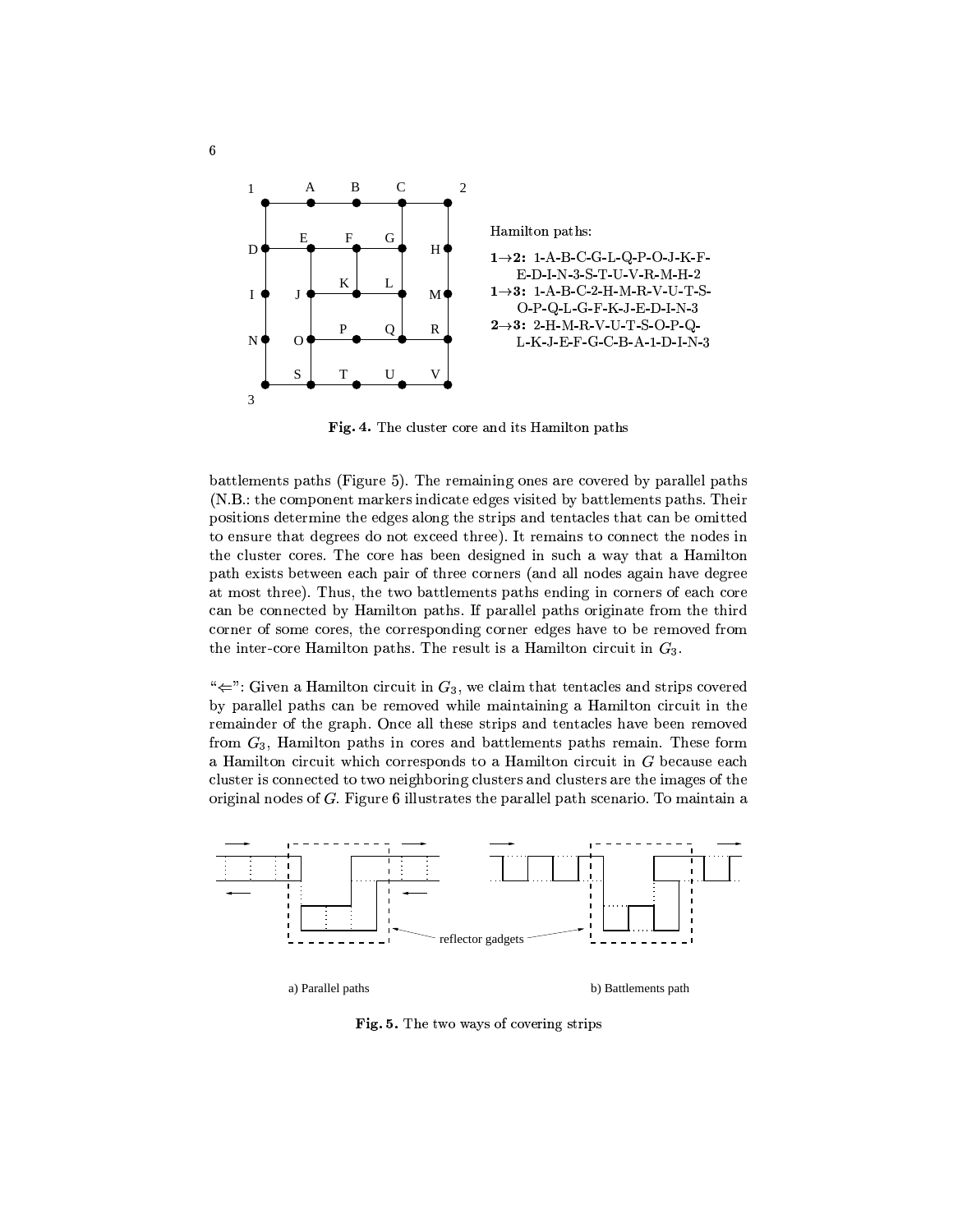

Fig. 6. Parallel path scenario

Hamilton circuit the parallel paths are replaced by the edges  $(A,B)$  and  $(C,D)$ . At this point it is important to note that reflecting gadgets are necessary to prevent parallel paths  $(A.D)$   $(B.C)$  which would invalidate this part of the proof.

 $\Box$ 

**Definition 2.** A collision path in a graph is an edge disjoint path  $v_0e_1v_1e_2...e_lv_l$ with at most one node repetition (i.e.  $\exists i, j$  with  $v_i = v_j$  and  $i \neq j$ ) which ends right after the repetition, if there is one.

Collision path examples are shown in Figure 7a).

**Corollary 1.** The sets of all cubic subgrid graphs G with the following properties are NP-complete:

- a) G has a Hamilton path with specified endpoints
- $b)$  G has a Hamilton path
- c) G has a collision path of length  $|V_G| 1$  with specified starting point d) G has a collision path of length  $|V_G| 1$
- 



Fig. 7. Collision paths and graph adjustments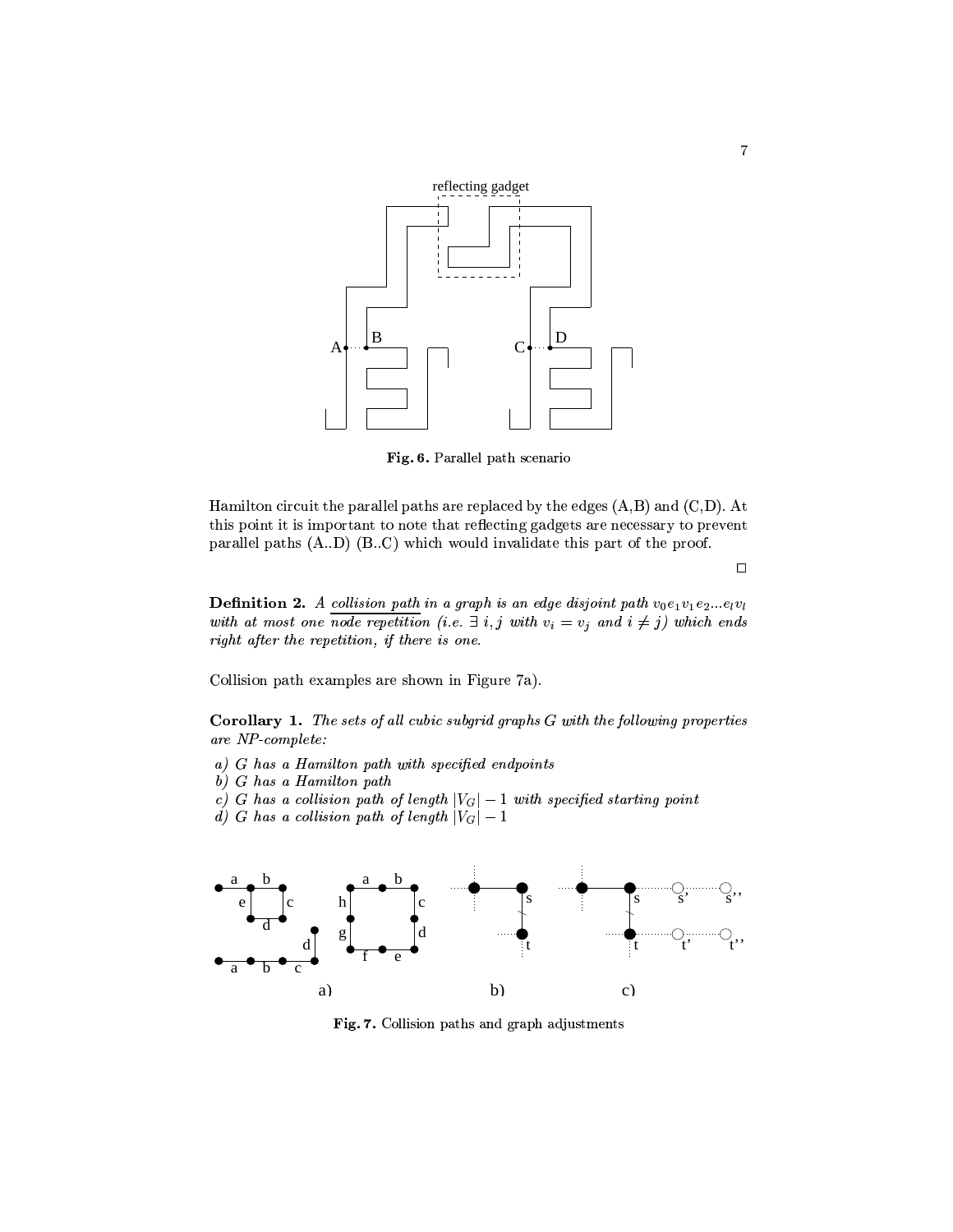*Proof.* In all cases the NP membership is obvious. NP-hardness is shown by reducing HC3G.

Cases a) & b): Let G be a finite connected cubic subgrid graph without nodes of degree one. Then G has a "corner" node s of degree two (Figure 7b), i.e. s has no upper neighbor and there are no nodes in  $G$  to the right of s and its lower neighbor  $t$ . Such a node s can be found by first maximizing x coordinates of nodes in  $G$  and then maximizing the  $y$  coordinates on the resulting vertical line. Thus, G has a Hamilton circuit if and only if  $G-(s,t)$  has a Hamilton path with endpoints s and t. Moreover, if two nodes  $s'$  and  $t'$  are added and connected to s resp.  $t$  (Figure 7c), it follows that G has a Hamilton circuit if and only if there is a Hamilton path in  $G - (s, t) + (s, s') + (t, t')$ .

Cases c) & d): In these cases we extend G by four nodes  $s', s'', t'$ , and  $t''$  (Figure 7c) to form a new graph  $G'$ . There are no paths with a collision in  $G'$  of length  $|V_{G'}|$  because collisions can only occur in the G part. However, if there is a collision in this part, the path ends there and its length is less than  $|V_{G'}|$ . Thus, the only collision paths of length  $|V_{G'}| - 1$  are Hamilton paths from s'' to  $t''$ . This shows that G has a Hamilton circuit if and only if  $G'$  has a collision path of length  $|V_{G'}|-1$  (d). Since s'' is start or endpoint of all such paths, c) follows as well.  $\Box$ 

### 3 **Simple Amazons endgames**

**Definition 3.** A set of (vertically, horizontally, or diagonally) connected empty squares that is entirely surrounded by blocked squares or board edges together with amazons of one color placed inside the region is called an Amazons puzzle. An Amazons puzzle solution is a move sequence of maximum length.



Fig. 8. An Amazons puzzle and a simple Amazons endgame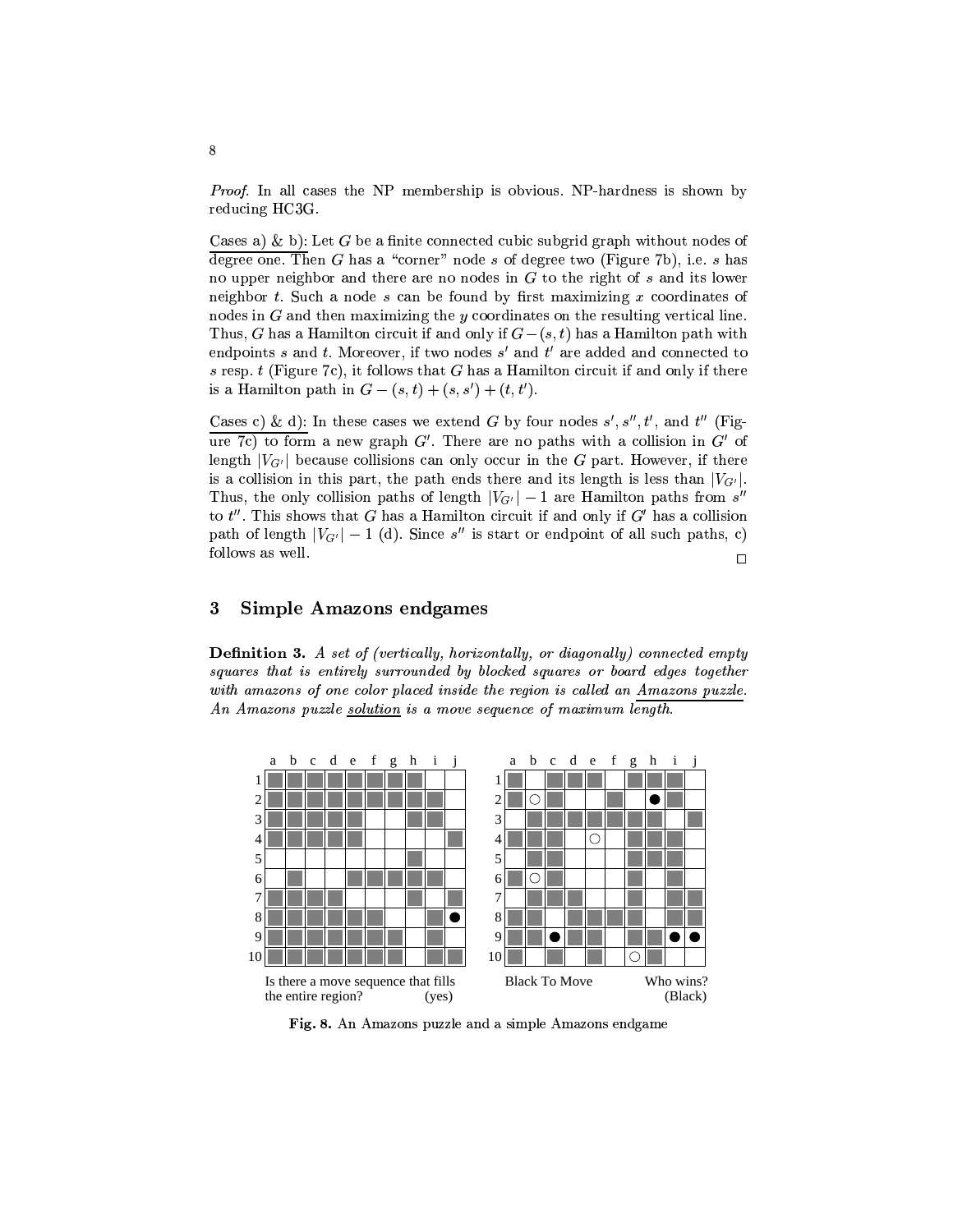**Definition 4.** Simple Amazons endgames are sequences of puzzles for amazons of both colors. Black is to move first. Black wins the simple Amazons endgame if the total solution length of Black's puzzles is greater than White's. Otherwise, **Black loses** (Figure 8 illustrates both definitions).

**Theorem 2.** The set  $AP := \{(p, b) \mid \text{Amazons puzzle } p \text{ has solution length at } \}$ least  $b$  is NP-complete.

Proof. We note that for a given position and solution length a move sequence can be guessed and verified in polynomial time. Hence, AP is an element of NP. We show AP's NP-hardness by mapping cubic subgrid graphs  $G$  into pairs  $(p, b)$ such that:

G has a collision path of length  $n-1$   $(n = |V_G|)$  starting in a specified node  $\rightarrow$  $s$  if and only if the amazon can make at least  $b$  moves in position  $p$ .



Fig. 9. Mapping parts of a cubic subgrid graph into Amazons board regions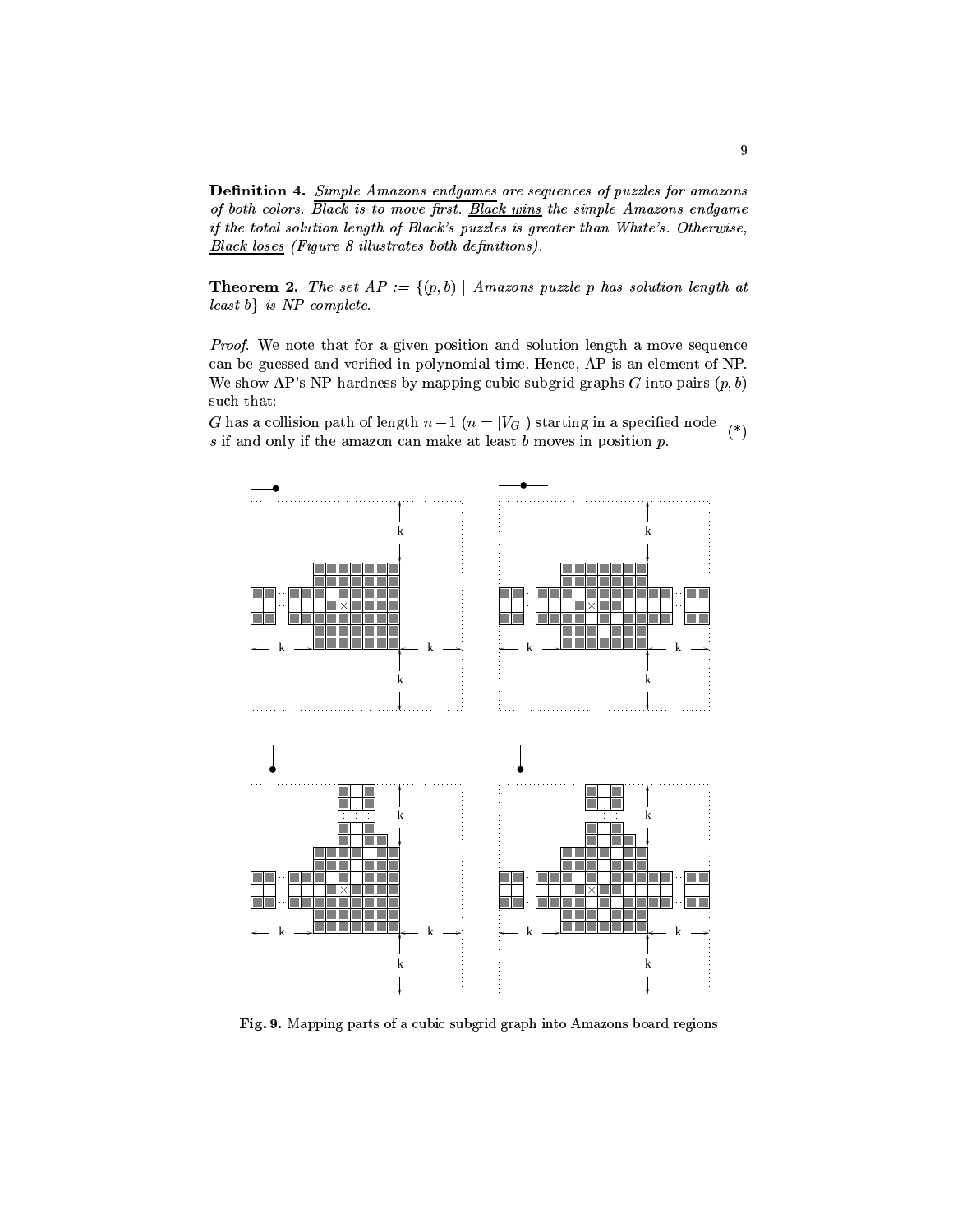Nodes and their connections are mapped into board regions according to Figure 9. The amazon is placed on the marked center square in the image of the starting node. Figure 10 illustrates the transformation that defines  $p$ . The regions have been designed such that the amazon on her way from region to region must visit and block the marked central squares, and corridors can only be traversed once. Thus, the sequence of visited regions corresponds to a collision path in  $G$ starting with  $s$ .

Let  $m$  be the maximum number of moves the amazon can make in position  $p$ and  $l$  the maximum length of collision paths in  $G$ . We pick corridor length  $12n$ (i.e.  $k = 6n$ ) and claim

$$
l \ge n - 1 \iff m \ge 12(n^2 - n). \tag{1}
$$

The theorem follows by setting the move threshold b to  $12(n^2 - n)$  in (\*).

To prove  $(1)$  we consider upper and lower bounds on the number of moves in a maximum move sequence corresponding to a collision path of length l. Clearly,  $m \ge l(2k+1)$  holds because the amazon can traverse at least the corridors square by square. On the other hand,  $m \le l(C + 2k + 1) + C$ , where C is the maximum number of empty squares in the 7x7 region centers. Inserting  $C = 11$ and  $k = 6n$  leads to  $m \ge l(12n + 1)$  and  $m \le l(12n + 12) + 11$ . Therefore, we can conclude

$$
l \ge n - 1 \Rightarrow m \ge (n - 1)(12n + 1) = 12n^2 - 11n - 1
$$
  

$$
l \le n - 2 \Rightarrow m \le (n - 2)(12n + 12) + 11 = 12n^2 - 12n - 13,
$$

from which (1) follows.



Fig. 10. Mapping example

 $10\,$ 

 $\Box$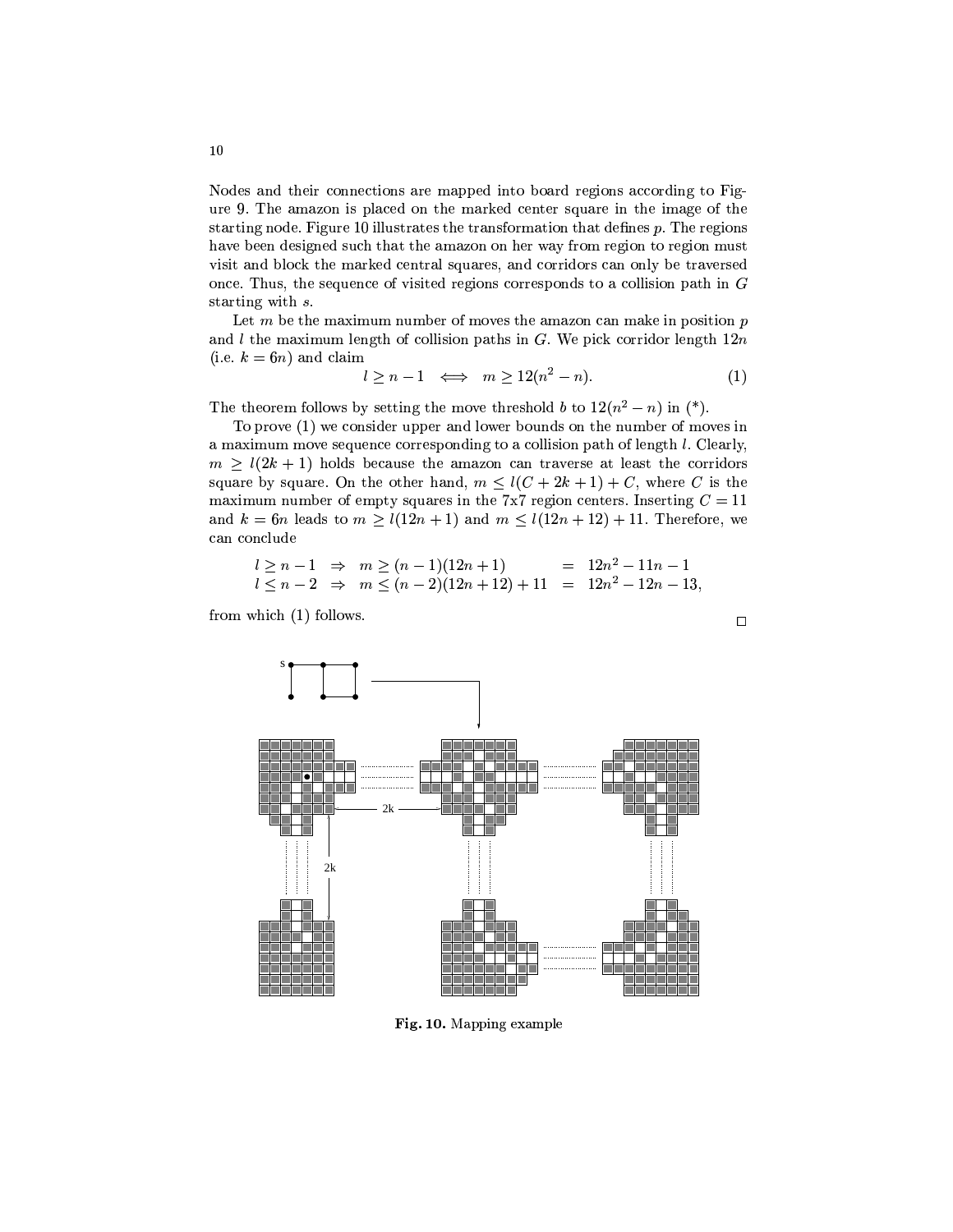

Is there a move sequence that fills the entire region? (yes) Fig. 11. Easy for humans – hard for short-sighted programs

**Corollary 2.** The set  $SAE := \{p \mid Black wins simple Amazons endgame p\}$  is NP-equivalent. Therefore, determining the winner of simple Amazons endgames in polynomial time is possible if and only if  $P = NP$ .

*Proof.* (Following the terminology established in [5], a set  $S$  is called NP-equivalent if there are two NP-complete sets A and B with  $A \propto_T S$  and  $S \propto_T B$ , where  $\alpha_T$  denotes oracle Turing reducibility in polynomial time) We show AP  $\alpha_T$  SAE  $\propto_T AP$ .

AP  $\alpha_T$  SAE: from a given Amazons puzzle p and move limit b we construct a simple Amazons endgame by adding a strip of  $b$  empty squares that is surrounded by blocked squares. We place a white amazon on this strip and use black amazons in the puzzle region. It is easy to see that p has solution length  $\geq b$ , if and only if Black wins the endgame.

SAE  $\propto_T$  AP: the solution length of each puzzle component of a given endgame can be found in polynomial time by a binary search that is guided by constant time queries of the AP oracle. The winner can then be determined by comparing both players' total solution length.

 $\Box$ 

#### Outlook  $\overline{\mathbf{4}}$

We have shown the hardness of Amazons puzzles by reducing an NP-complete graph problem. Since most computer scientists accept  $P \neq NP$  as a working hypothesis, this result can be regarded as a "poor man's lower bound," meaning that (most likely) there is no polynomial time algorithm that can solve arbitrary Amazons puzzles. This limitation, however, applies only to the general problem. In particular, there exist types of large puzzles that humans find easy to solve, whereas current programs – being notoriously short-sighted – do not (Figure 11). This example clearly demonstrates the necessity of planning and reasoning in AI systems. Amazons, with its simple rule set and large branching factor, is therefore an ideal test-bed for future research on single agent and adversarial planning.